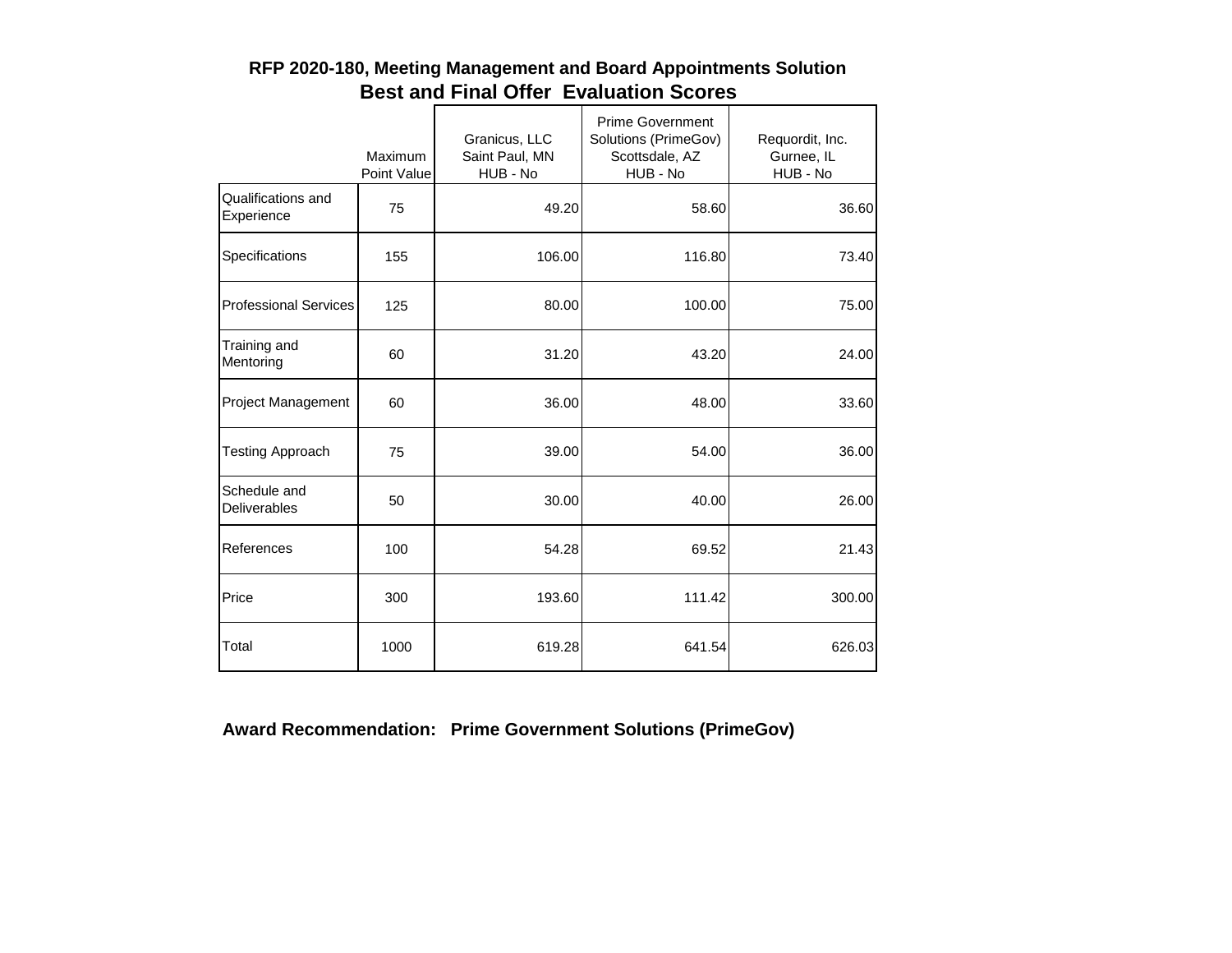|                                  | Maximum<br>Point Value | Granicus, LLC<br>Saint Paul, MN<br>HUB - No | <b>Prime Government</b><br>Solutions (PrimeGov)<br>Scottsdale, AZ<br>HUB - No | PROVOX Systems,<br>Inc.<br>McKinney, TX<br>HUB - No | Requordit, Inc.<br>Gurnee, IL<br>HUB - No |
|----------------------------------|------------------------|---------------------------------------------|-------------------------------------------------------------------------------|-----------------------------------------------------|-------------------------------------------|
| Qualifications and<br>Experience | 75                     | 50.80                                       | 58.60                                                                         | 33.60                                               | 41.00                                     |
| Specifications                   | 155                    | 106.00                                      | 114.20                                                                        | 69.20                                               | 79.00                                     |
| <b>Professional Services</b>     | 125                    | 85.00                                       | 100.00                                                                        | 55.00                                               | 75.00                                     |
| Training and<br>Mentoring        | 60                     | 33.60                                       | 43.20                                                                         | 31.20                                               | 33.60                                     |
| <b>Project Management</b>        | 60                     | 36.00                                       | 48.00                                                                         | 26.40                                               | 33.60                                     |
| <b>Testing Approach</b>          | 75                     | 42.00                                       | 51.00                                                                         | 39.00                                               | 39.00                                     |
| Schedule and<br>Deliverables     | 50                     | 34.00                                       | 40.00                                                                         | 26.00                                               | 26.00                                     |
| References                       | 100                    | 54.28                                       | 69.52                                                                         | 57.14                                               | 21.43                                     |
| Price                            | 300                    | 195.44                                      | 103.11                                                                        | 220.10                                              | 300.00                                    |
| Total                            | 1000                   | 637.12                                      | 627.63                                                                        | 557.64                                              | 648.63                                    |

## **RFP 2020-180, Meeting Management and Board Appointments Solution Demonstration / Presentation Evaluation Scores**